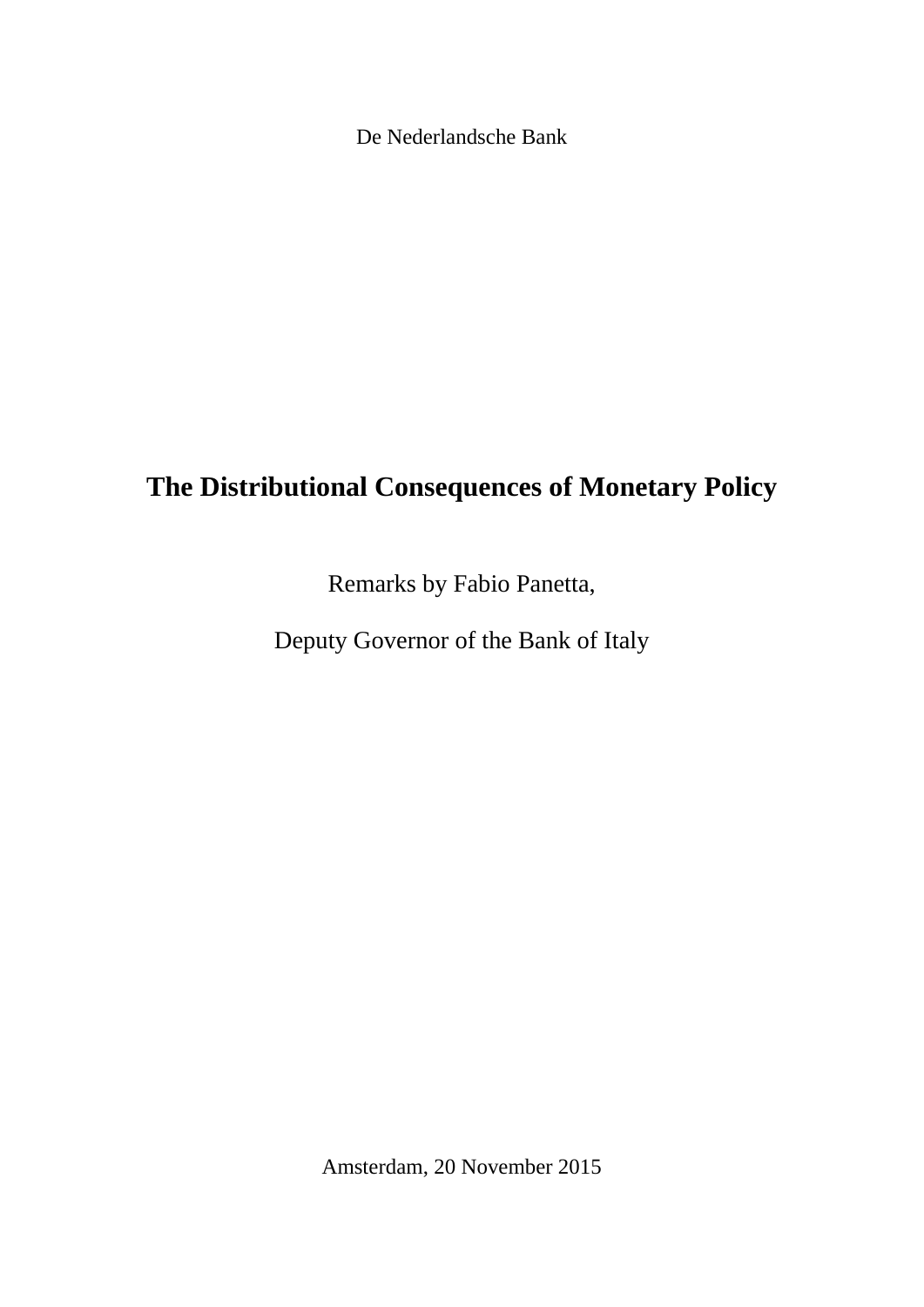## **1. INTRODUCTION** <sup>1</sup>

Inequality in income and wealth has been trending upward in most of the developed countries in recent decades (Figure 1). The magnitude and timing of the increase have varied considerably from country to country; the rise in inequality has been particularly pronounced in the United States and the United Kingdom, possibly because of the predominant role of capital markets in those economies (Figure 2). Although the trends most likely depend on a number of familiar drivers that are well identified in the literature – such as globalisation, skill-biased technological change, the rapid growth of the financial sector<sup>2</sup> – the global financial crisis has brought monetary policy (MP) itself into the picture as a possible additional factor.

The argument for this hypothesis runs as follows. Over the past seven years central banks have adopted unprecedented expansionary measures, exploiting both conventional and unconventional policy instruments. If monetary policy has systematic distributional effects, and if monetary expansions redistribute resources "from the poor to the rich", then MP may indeed now be contributing to or accelerating the long-run trends that we can observe in the data.

Before going into this issue, it is important to recognise that if one examines inequality from the global perspective, the picture is very different. As Figure 3 shows, in contrast to the trend in within-country inequality, since the 1980s international inequality has diminished rather than intensified.<sup>3</sup> What is more, the very factors that increase inequality within countries can reduce inequality between them. This certainly holds for the structural drivers of inequality, such as globalisation. Intriguingly, it may be true of monetary policy as well. Research has found that a fall in interest rates in the United States stimulates cross-border credit flows and investment in the rest of the world, because it allows the large global banks to raise funds cheaply in the "core" of the financial system and invest them profitably in the "periphery."<sup>4</sup> Leaving aside the implications for financial stability, this means that the recent monetary expansions in the US and in Europe may have boosted income in relatively poorer parts of the world, thereby reducing between-country inequality. As ever, when we deal with inequality we must be careful to define the phenomenon and the constituency we have in mind.

Nevertheless, many central banks are now under scrutiny, with questioning of the distributional implications of their policies "at home," which makes the topic of this conference an important and timely one. Avoiding the discussion may do more harm to central bankers' reputation than engaging expressly with distributional issues. In my remarks today I will examine two questions. The first one is positive, or descriptive: How should we think about the distributional

<sup>&</sup>lt;sup>1</sup> I wish to thank Piergiorgio Alessandri, Andrea Brandolini, Francesca Carta, Giuseppe Ferrero and Roberto Piazza for their help in preparing this text.

<sup>&</sup>lt;sup>2</sup> Trade linkages with countries that have large endowments of unskilled labour can increase the relative wages of skilled workers in the "home country" through a Stolper-Samuelson terms-of-trade effect, thereby accentuating inequality. Changes in production technology can have analogous effects if they result in a more than proportional rise in the productivity of (and demand for) such workers. The growth of finance may play a role if the financial sector generates abnormally high salaries.

<sup>3</sup> Lakner and Milanovic (2015).

 $4$  Rey (2013); Bruno and Shin (2015).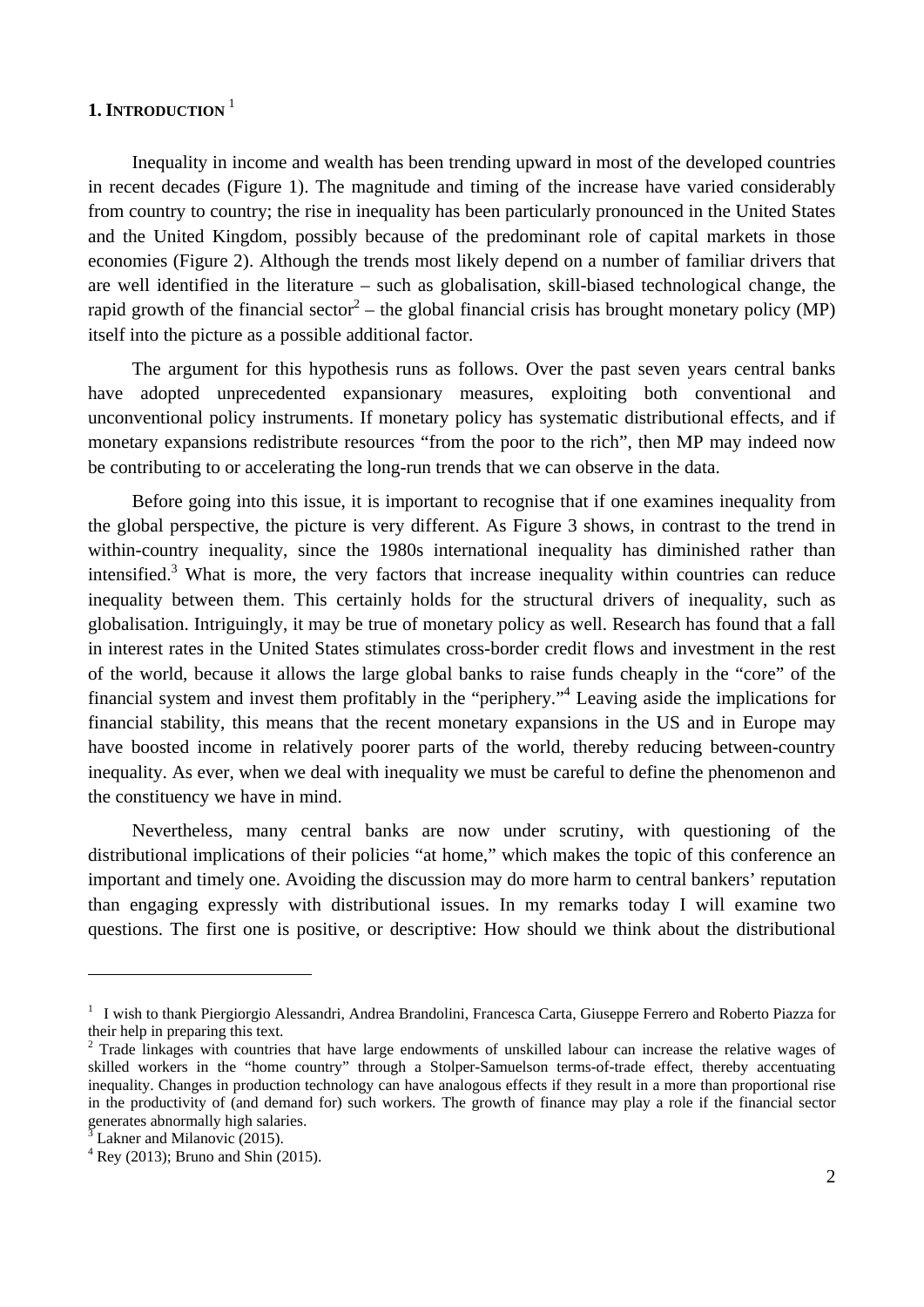implications of monetary policy, both in general (Section 2) and within a monetary union (Section 3)? The second is normative, or prescriptive: How, if at all, should central banks take inequality into account when setting the course of monetary policy (Section 4)?

### **2. THE COMPLEX DISTRIBUTIONAL IMPLICATIONS OF MONETARY POLICY**

Quantitative easing (QE) and low interest rates have highly vocal critics on both sides of the Atlantic. These critics have pointed out that a policy aimed explicitly at lowering the yields on safe assets is a policy that necessarily hurts – even "expropriates" – ordinary savers. Ford and Vlasenko (2011) contended that "*By lowering interest rates to historically unprecedented levels, the Fed's policy has deprived savers of interest income they normally would have earned on savings accounts* [...]."<sup>5</sup> They have been echoed in Europe by the president of the German Savings Association, Georg Fahrenschon, who accused the ECB of, "*stand[ing] for an unprecedented phase of low interest rates that expropriates the saver, damaging the savings culture and putting more and more pressure on the self-provisioning of people*."6

This criticism emphasises the immediate effects of monetary policy on households' interest income. If these effects were to dominate, then a monetary expansion would indeed hurt savers who derive a significant fraction of their income from deposit-like assets.<sup>7</sup> We probably all agree that, *ceteris paribus*, low interest rates and high inflation tend to help borrowers at the expense of lenders/savers. But that "*ceteris paribus*" clause, always debatable, is particularly troublesome in this context. Indeed, what makes the foregoing criticism fragile, in my view, is that it relies on a short-term, partial equilibrium view of monetary policy transmission.

Focusing exclusively on the interests associated with deposits is mistaken: monetary policy can generate distributional effects through a number of other income- and wealth-related channels,<sup>8</sup> and if we are to determine how well grounded the criticisms are, we clearly need to develop a holistic view of how these channels work.

First of all, monetary expansions normally raise the prices of some financial assets; $9$  there is ample evidence, in fact, that while QE has indeed compressed the yields on a range of long-term bonds, it has raised the prices of shares.<sup>10</sup> Second, looking beyond finance, real assets like housing are likely to play a key role. Research has demonstrated that monetary policy also works through real estate markets:<sup>11</sup> by compressing both the short and long end of the yield curve, monetary

<sup>&</sup>lt;sup>5</sup> William Ford was the eleventh president of the Federal Reserve Bank of Atlanta.

<sup>&</sup>lt;sup>6</sup> "A common Europe has to be built on trust", *Börsen-zeitung*, 22 March 2014.

<sup>&</sup>lt;sup>7</sup> The problem could be compounded by "segmentation" ( $\lambda$  la Williamson, 2008): if economic agents differ in their ability to trade in financial markets, the benefits of an increase in liquidity will be reaped exclusively or primarily by those who have better access to the markets and can exploit more direct relations with the monetary authority – which is to say, "banks".

<sup>8</sup> See e.g. Coibion et al. (2012)

<sup>&</sup>lt;sup>9</sup> Rigobon and Sack (2014).

 $10$  Clayes et al. (2015).

 $11$  Indeed, some studies have concluded that housing debt and real estate wealth play a crucial role in the transmission mechanism – see e.g. Cloyne et al. (2015).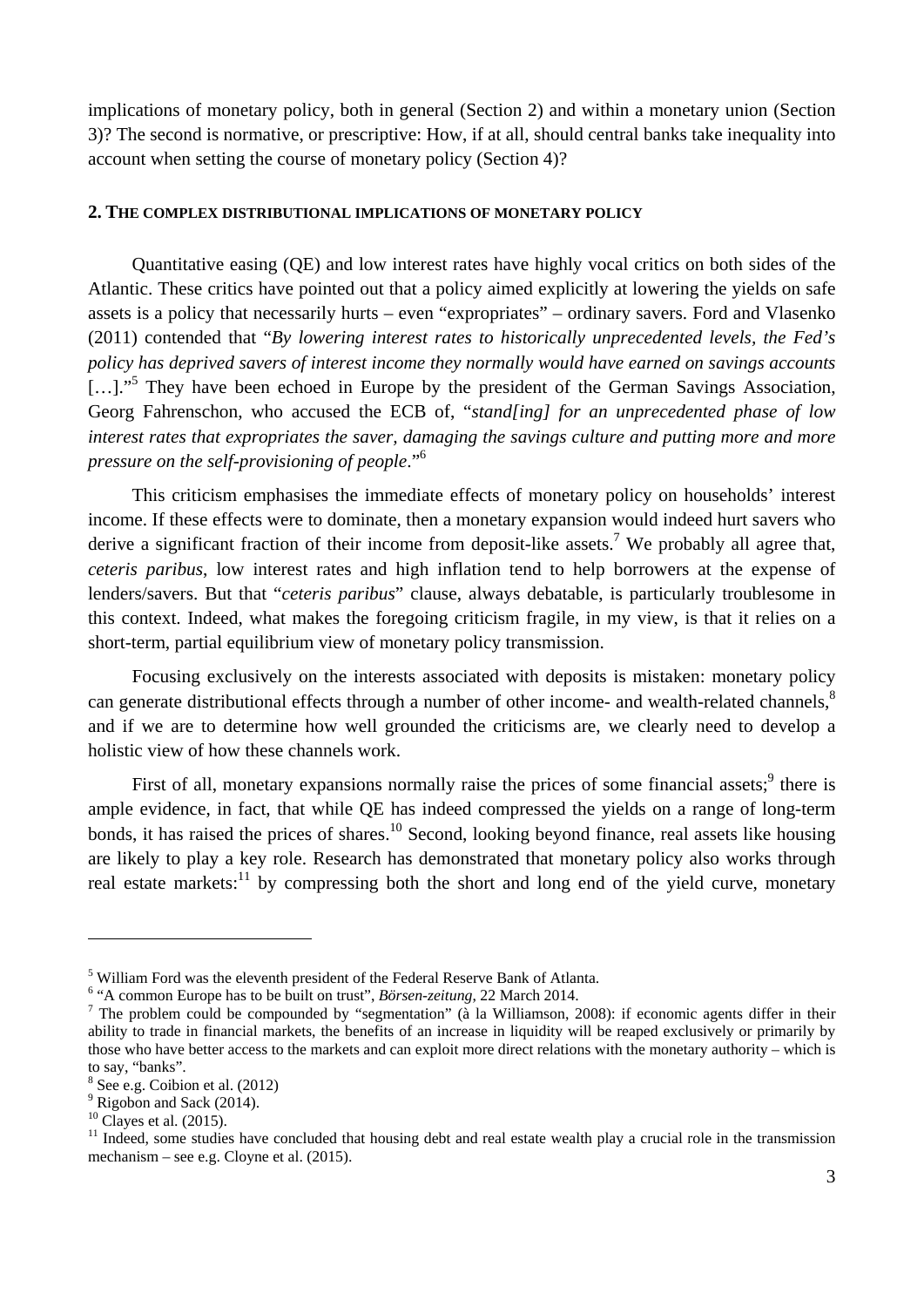easing typically stimulates mortgage lending and, as a consequence, boosts house prices.<sup>12</sup> This channel might be particularly important for QE, whose express objective is to lower long-term interest rates.

This means that even if we consider only direct portfolio effects, we should conclude that *savers do not necessarily stand to lose* from a monetary expansion: those who own real estate and/or a sufficiently diversified portfolio of financial assets – in practice, a good proportion of all savers – may actually benefit in relative terms. As I will show presently, in the euro area housing is likely to be a particularly important factor.

The picture is complicated still further if one takes a general equilibrium perspective. Expansionary monetary policies designed to fend off deflation and stimulate economic growth also generate higher real interest rates over the medium term.<sup>13</sup> In other words, from a longer-term perspective the interest income channel would appear to work in the opposite direction to that posited by the critics. Since what really matters for savers is the real return on their savings in the longer run, this reading may well be more persuasive than an exclusively short-term focus.

Furthermore, if monetary expansions succeed in stimulating economic activity significantly, they will increase both labour income and corporate profits, which are ultimately distributed as dividends to "savers" too. What matters for inequality, then, is the combination of two factors. The first is the sensitivity of labour and capital income to a monetary intervention: wages may rise relatively more or less than corporate profits. This is likely to depend on a number of structural features of the economy, including the share of labour and capital in production and the structure of the labour market. The second factor is the distribution of labour and capital income across households.

In this respect it is important to bear in mind that labour is the main source of income for the middle classes. Figure 4 gives the breakdown of income sources across quintiles of the distribution in the United States, showing that even there, where households are more active in financial markets than in Europe, labour accounts for over half of total income in up to 80 per cent of all households<sup>14</sup> and that its share of total household income is highest for the third and fourth quintiles. Capital and business incomes generally account for a much smaller share; they are quantitatively significant only for the top income quintile. Thus if a monetary stimulus sustains employment and wages, its effects will benefit a very large part of the population and go relatively less to the top income groups. Furthermore, labour earnings at the bottom of the income distribution may be relatively more sensitive to the business  $cycle$ ;  $\frac{15}{15}$  if this is the case, successful countercyclical MP might help low-income households above all, attenuating inequality. This suggests that monetary expansions could well decrease – not increase – inequality.

This brief discussion suggests the considerable difficulty of determining the net distributional effect of a monetary policy intervention a priori. To me, this is primarily an empirical issue, in

<sup>&</sup>lt;sup>12</sup> Jordà et al. (2014) reach these conclusions with a dataset that spans 140 years and 17 countries.<br><sup>13</sup> Bindseil et al. (2015).

<sup>&</sup>lt;sup>14</sup> The exception is households in the lowest quintile, for which transfers are more important. <sup>15</sup> Heathcote et al. (2010)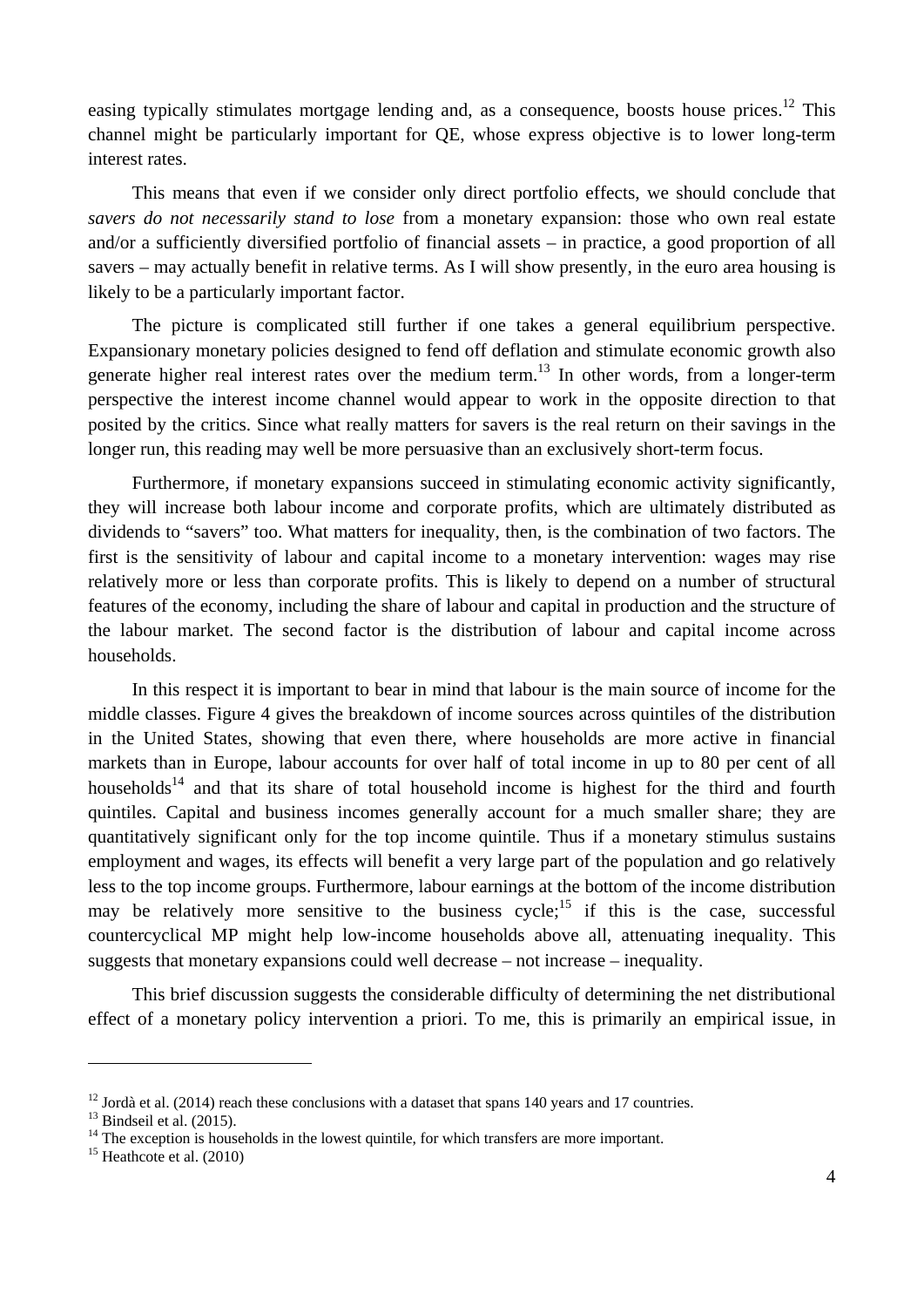which the conclusion depends on a series of economic and institutional characteristics. And I think the difficulty stems mainly from the fact that it involves many dimensions that need to be considered jointly.

Since monetary policy works through both income and wealth channels, at the very least one should examine their distribution in the population jointly and not singly. Figure 5 reports data on the ratio of debt service to income (DS-I) in the euro area from the Household Finance and Consumption Survey (HFCS), plotting on the vertical axis the fraction of households whose DS-I ratio exceeds the level shown on the horizontal axis. To distinguish the relatively poor from the rich, there is a separate curve for each gross income quintile. Low-income households clearly bear a much heavier burden of debt than their high-income counterparts. In the bottom quintile (yellow line), roughly four tenths face monthly debt payments of 40 per cent or more of gross income. This fraction drops to less than two tenths in the second income quintile (solid blue line), and is practically nil for the top quintile (dashed blue line). This ordering basically holds for pretty much all DS-I values. Furthermore, the curve for the bottom quintile is set sharply apart from the others: *servicing debt, that is, is only a problem, practically, for the poorest group of households.*

This empirical regularity suggests that the anti-QE camp has put forward arguments that are not fully consistent with one another. Criticising QE at the same time for "hurting savers" (like the first set of quotations above) and for "helping the rich"<sup>16</sup> becomes problematic if in reality these turn out to be two largely overlapping categories.

In conclusion, it seems fair to say that our understanding of the relationship of monetary policy to inequality has lagged behind the mounting political debate on the issue. Bernanke (2015) proposed a simple "litmus test" to cut through our difficulties in forming a complete picture of the effects of QE: "*If the average working person were given the choice of the status quo (current Fed policies) and a situation with both a weaker labour market and lower stock prices (tighter Fed policies), which would he or she choose?*" This question would appear to offer a fitting background to our discussion here today.

#### **3. INEQUALITY IN A MONETARY UNION**

In the euro area, the debate has stressed another potential distributional spillover of monetary policy: redistribution of resources not only within countries but also between the member states of the monetary union. Naturally, the effects of monetary policy on the member states may well be asymmetric, and very strong views on the way the asymmetry works in this particular case have been expressed. To cite one: "While households in countries strongly affected by the crisis are relieved, others, namely German households, are suffering from the very same measures."<sup>17</sup>

To the extent that within the cross section of households an expansion produces winners and losers and that these are unevenly distributed across countries, monetary policy may of course also reallocate resources across national borders. To be sure, in a fully integrated economic union this

<sup>&</sup>lt;sup>16</sup> "Britain's richest 5% gained most from quantitative easing," *The Guardian*, 23 August 2012.<br><sup>17</sup> Holzhausen and Sikova (2014).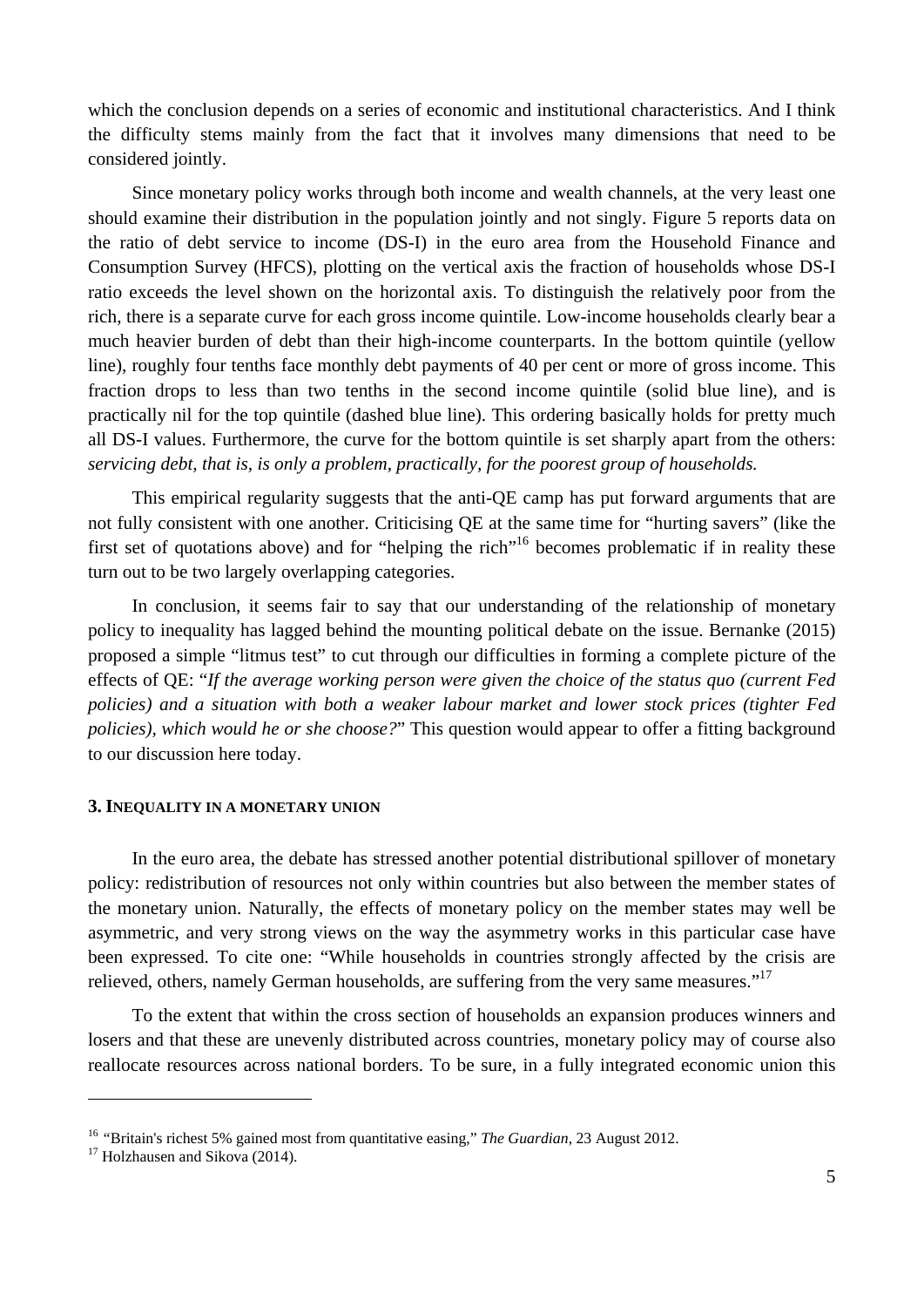would not be an issue. In the euro area it might be, though, because the lack of a common fiscal policy framework means there are no tools to neutralise the potential distributional effects of MP.

However, the concerns about the redistributional effects of monetary expansions across euroarea countries reflect an oversimplified representation of the monetary policy transmission mechanism. In fact, understanding these cross-country effects is, if anything, even harder than grasping within-country effects. One difficulty is simply measurement. The data are not comparable across countries because of differences in the definitions of income and wealth, the way taxes are treated, the primary sources used, and often the processing of the data. Measuring income and wealth consistently in a large economic area is not easy.<sup>18</sup> And where the status quo itself is measured inaccurately, gauging the impact of a shock (monetary or otherwise) becomes problematic at best.<sup>19</sup>

The most serious difficulties, however, are conceptual. There are many forms of cross-country heterogeneity that have to be taken into account in assessing the distribution of gains and losses, and these are hard to bring together to form a unified picture. Clearly, as my earlier observations indicate, two important aspects of this problem are the balance between net borrowers and net savers and the rate of home ownership (see Section 2). The interaction between these two factors is also relevant: a monetary expansion is doubly beneficial for people who purchased their homes with a mortgage, because it brings an appreciation of the value of the house and a decrease in the real cost of debt servicing. An equally important role, lastly, is played by the transmission of monetary policy through housing markets and the associated dynamics of house prices. In short, we would expect the recent expansionary monetary policies to have produced the greatest benefits for the households who (i) are highly indebted, (ii) own a house, (iii) have a mortgage, and (iv) are in countries where real estate prices have risen significantly.

All four of these characteristics are quite heterogeneous across countries within the euro area either structurally or conjuncturally (in the recent past). Figures 6 and 7 portray the composition of households' portfolios in the area according to the HFCS released in 2013. Figure 8 shows real house price indices in the same countries over the last decade. Debt levels vary significantly. They are extremely low, for instance, in Italy and in Austria, where households accordingly obtain only moderate benefits from a monetary expansion; they exceed 50 per cent of total net worth in the Netherlands, where by this metric household leverage is far higher than in the US (Figure 6). On the asset side, on average non-financial assets account for a significantly greater share than in the US (Figure 6). They consist mainly of primary residences (Figure 7), although additional properties are also quantitatively significant in Finland, Germany, Portugal and Spain, where they account for

 $18$  The statistical traditions of European countries can differ significantly: some rely mostly on administrative archives, others on sample surveys, still others on a combination of the two. There are pros and cons to each, of course, but clearly these methodological differences can influence income comparisons. Furthermore, the experience of statistical agencies (including our central bank departments) has shown that input data harmonisation is far more demanding than output data harmonisation.

 $19$  Going forward, however, there is no reason to be pessimistic. We have made notable progress in the past two decades in measuring income, which should serve as an encouragement to improve our measurement of wealth as well. Accordingly, from the beginning we have supported the Eurosystem's collection of better data through the Household Finance and Consumption Survey.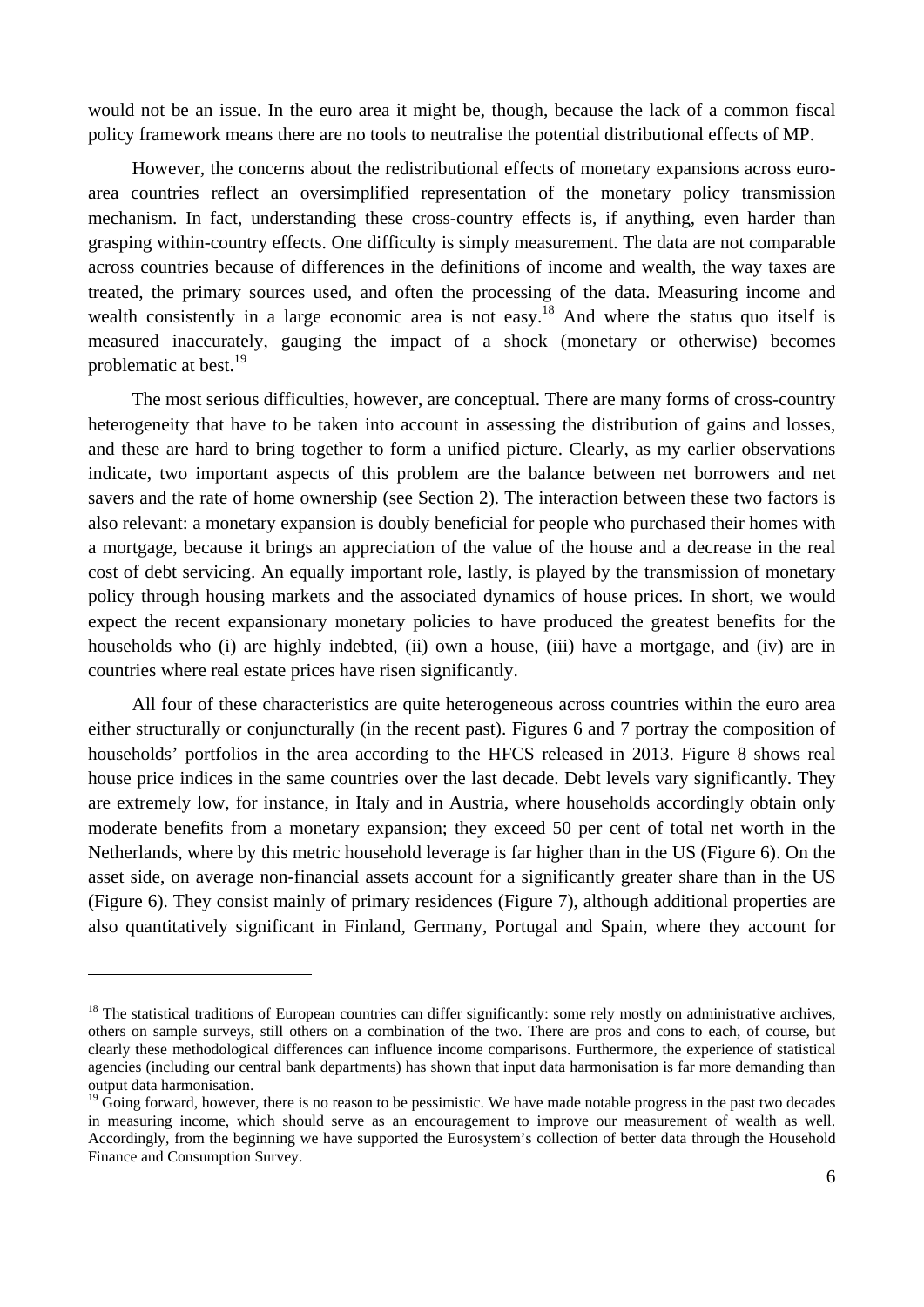roughly 20 per cent of households' total assets.<sup>20</sup> Finally, in some countries, such as the Netherlands, a fairly large fraction of the real estate portfolio is funded by mortgage loans (Figure 7). If you were to use these data to form a rough view of who might have been a relative winner ("plus") or a loser ("minus") from expansionary MP, you would obtain the following picture:

- Italian households have low debt (minus); they hold a relatively large share of non-financial assets, including housing (plus), but they experienced a decline in house prices from 2010 onwards (minus).
- German and Austrian households, who have comparably low debt levels (minus), hold a relatively smaller housing stock (minus) but make relatively more use of debt to fund their real estate purchases (plus), and enjoyed a significant rise in house prices (plus), possibly because of more powerful transmission of the monetary stimulus in the euro-area "core" than in the "periphery."<sup>21</sup>
- In the Netherlands, debt levels are extremely high (plus), housing ownership is significant (plus), and mortgages play an even more important role than in Austria or in Germany (plus). House prices dropped, but the fall – which began in 2009, well before the start of the ECB's aggressive policies – was arguably due to the bursting of a bubble. Insofar as it was successful in smoothing this downward adjustment, QE may have generated larger gains here than elsewhere (though of course they cannot be measured without formulating a "no-QE" counterfactual hypothesis).

The signs are conflicting, and conclusions accordingly hard to draw. Clearly if we move further towards the "general equilibrium" view that I advocated earlier, the complexity only increases. As Figure 9 shows, European equity markets too have displayed widely divergent patterns over the last few years. In Italy and Austria prices are hovering around their levels of five years ago, while the German and Dutch markets have rebounded and are now 25 to 50 per cent higher than in 2010. As we know, national labour market dynamics have also differed greatly. This heterogeneity reflects a number of structural and cyclical factors, but it probably also depends on asymmetries in the transmission of monetary policy.

In conclusion, as soon as we move beyond the initial, naïve borrowers-versus-savers dichotomy we find that identifying the "winners" in the euro area becomes an extremely difficult task.

## **4. TWO GOOD REASONS FOR CENTRAL BANKS TO CARE ABOUT INEQUALITY, AND AN EXCELLENT ONE TO STUDY IT: IT SHAPES THE TRANSMISSION MECHANISM**

Given how little we know about the distributional implications of monetary policy, central banks should certainly not think of attenuating inequality as an additional implicit policy objective. But this does not mean that they can – or should – simply ignore the issue. There are at least three reasons why, on the contrary, we must take it seriously.

 $20$  The difference matters, because the appreciation of a second home, or a property that has been purchased specifically for investment purposes, can be more readily turned into cash.

<sup>&</sup>lt;sup>21</sup> In the "core" of the area MP had a direct impact on the borrowing costs ultimately faced by households; in the "periphery", by contrast, costs were heavily affected by country-, bank- and borrower-specific risk premia.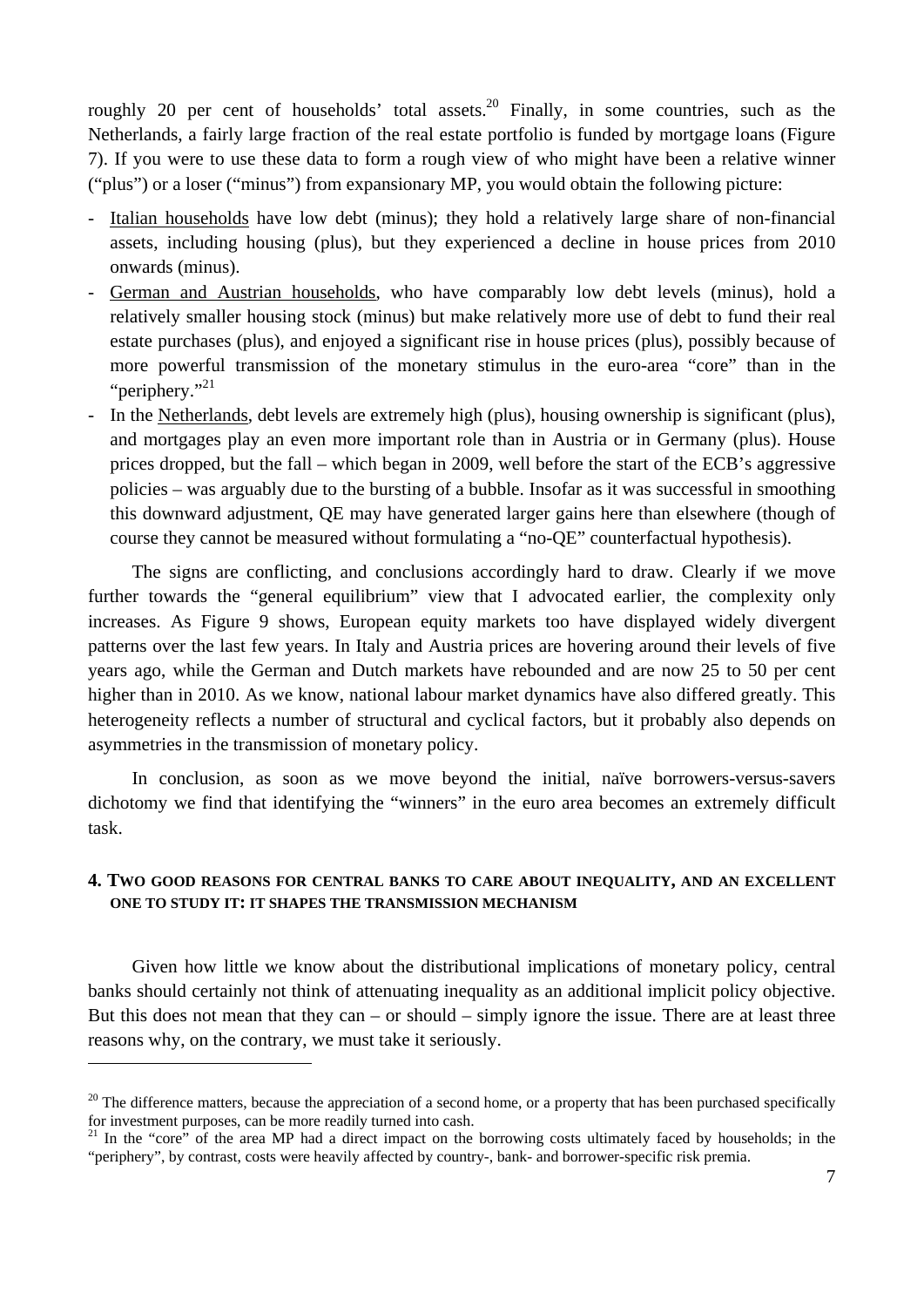First of all, a central bank that fails to take the redistributional effects of its decisions into account will also be missing some aspects of the transmission mechanism, and may be less effective in pursuing its macroeconomic and financial stability objectives.

We ordinarily assume that the transmission of monetary policy to the real economy relies on two mechanisms: *nominal rigidities* (by changing nominal interest rates the central bank is able to affect real interest rates and real wages) and *intertemporal substitution* (a fall in real rates increases aggregate demand by stimulating consumption and investment). These may indeed play a central role in a representative-agent world, but thinking in terms of representative agents is not sufficient.

In reality, there are many forms of heterogeneity among households that can have a strong influence on the transmission mechanism. One is the *distribution of housing and mortgage debt in the population*. Households with mortgages to pay appear to adjust their consumption significantly after an unexpected change in interest rates, whereas renters and outright home-owners are far less sensitive.22 Another one is *demographics*. By increasing inflation, an expansionary monetary shock reduces the real value of retirement accounts. This generates a negative wealth effect for the "old" while at the same time creating an incentive for the "young" to work harder and save more.<sup>23</sup> These mechanisms may operate even in the absence of nominal rigidities. Although their quantitative impact is still being studied, it should be clear by now that it is not wise to ignore them altogether.

From this perspective, the structure of household incomes and asset portfolios (and hence the inequality of wealth and income) is only one of the multiple forms of heterogeneity that central banks should and normally do monitor in order to understand how their policy tools work and to carry out their policy mandate more effectively.

The second reason is that complacency might take central banks down a path leading ultimately to the loss of independence. If a side-effect of monetary policy decisions is increasing inequality to a socially unsustainable level, the government may decide to act to rein this trend in; such action could include pressuring the central bank to behave differently, or even curtailing its independence.

A third, admittedly more speculative reason has to do with hysteresis. Imagine a world in which monetary policy increases inequality, leading to an excess of savings ("saving glut") that drives the natural real interest rate steadily down. With a lower natural rate, all else equal, the probability of hitting the zero lower bound is greater. This may heighten the danger of slipping into a period of persistent low interest rates, low inflation, low growth, and greater inequality. In this way the original policy action can have a permanent impact on future policy choices and on the CB's ability to discharge its mandate. This example is speculative, of course, but it illustrates a problem that may deserve more attention: insofar as monetary policy affects inequality and, additionally, shocks to inequality do not revert quickly, today's monetary policy actions can have feedback effects over periods stretching well beyond the "medium term" as central banks generally define this concept.

 $22$  Cloyne et al. (2015).

 $23$  Sterk and Tenreyro (2015).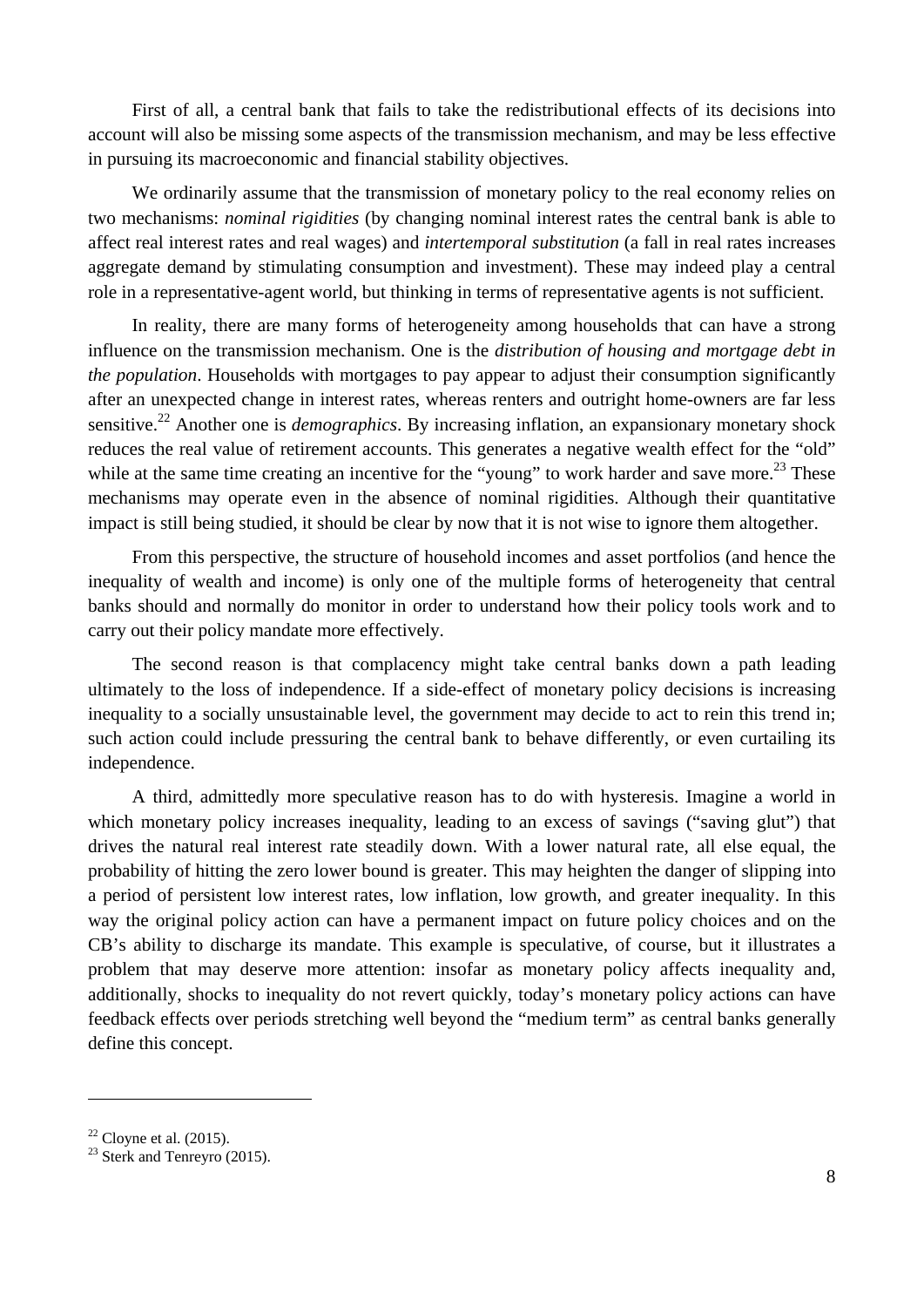## **5. CONCLUSIONS**

Inequality is unquestionably a crucial dimension of public policy. Every society has views on how resources should be distributed among citizens, and democratic governments have the duty to give substance to those views. And even if the crucial ethical aspects of this problem could be neglected (but they should not), the implications of mounting inequality for economic stability and prosperity would be a compelling reason to take the phenomenon very seriously. High inequality can hinder growth, sow the seeds of financial crisis or prompt social unrest. $^{24}$ 

As a consequence, how monetary policy affects the distribution of income and wealth within the economy is an important question. Unfortunately, we know very little about it. Given the state of the art, it would appear inappropriate – or at best premature – to treat distributional outcomes as an additional objective for central banks (prioritising interventions that supposedly reduce inequality), or even as a constraint on the pursuit of their primary objectives (say, by precluding interventions that strengthen macro-financial stability but may have unwanted distributional effects). In this sense inequality is, and should remain, the domain of fiscal measures designed and implemented by democratically elected governments. This is especially true in a monetary union where fighting inequality may imply redistribution across countries. Monetary authorities lack the knowledge, the tools and most importantly the political legitimacy to act directly on the distribution of income and wealth.

This is not to deny that the actions of central banks can carry distributional implications, or that these may be inconsistent with the preferences of the public. In thinking about this issue, it may be helpful to draw an analogy with other realms in which public policy makers systematically take decisions that are welfare-improving but have undesirable distributional implications. A prime example is environmental policy. Any measure that encourages the exploitation of renewable energy sources (as by subsidising wind and solar power) will generate an international redistribution of income away from oil and coal producers; given that some of these are not "rich" in relative terms, such a reallocation may well increase international or inter-regional inequality. Yet no one would criticise a "green" policy agenda on these grounds. If anything, the issue is how to control this redistribution and build international consensus for a reform that aims to improve welfare on a global, world-wide basis. Another example is major infrastructural projects that benefit the broader community but are detrimental to local residents (the costs being measured in terms of well-being, not money: no one wants to live next to an airport or a highway). Once again, these tensions are ordinarily resolved by compensating the people who must bear the costs of the project with additional distributional interventions (for instance, by building schools and amenities to accompany roads or airports). Why should the distributional spillovers of monetary policy be treated differently?

For researchers, the task today is to provide policy makers with more information and more tools to deal with the interplay between monetary policy and the distribution of income and wealth.

<sup>&</sup>lt;sup>24</sup> Acemoglu and Robinson (2000), Rajan (2010), Ostry et al. (2014).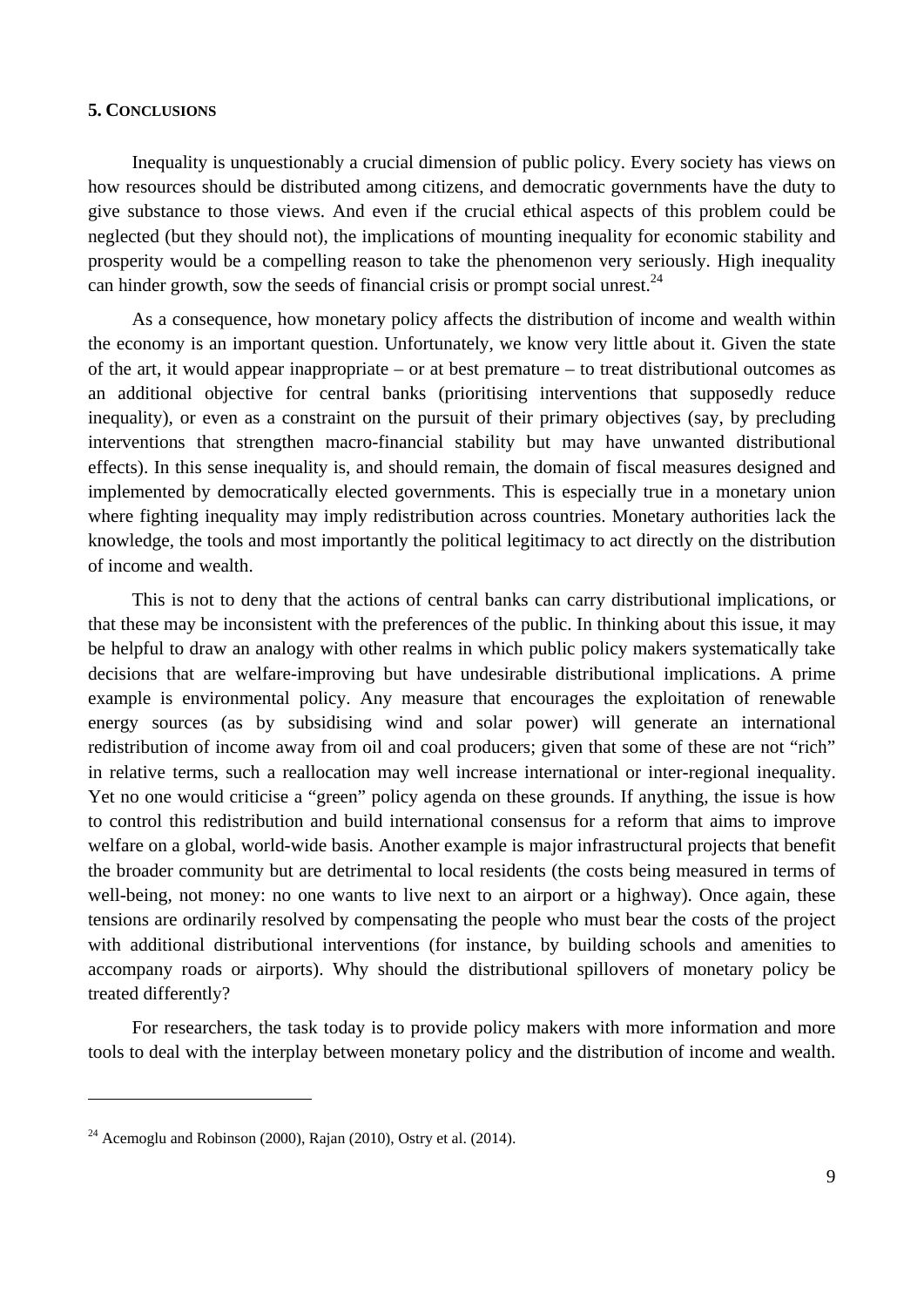In this regard, the renewed interest in the transmission of monetary policy in economic models with heterogeneous agents is particularly welcome. To further this effort, the Bank of Italy, together with the CEPR, is organising a conference on "Monetary policy after the crisis" next June in Rome. The conference is intended to stimulate discussion on how our conventional wisdom on the transmission mechanism should be revised, in order, for one thing, to take heterogeneity into account.

For monetary policy makers, on the other hand, the main task is to keep from getting carried away by superficial debates before that information becomes available. It is hard to deny that right now, ideology counts for more than objective science in the debate. We of the central banking community should do everything we can to ensure that this trend is inverted as quickly as possible.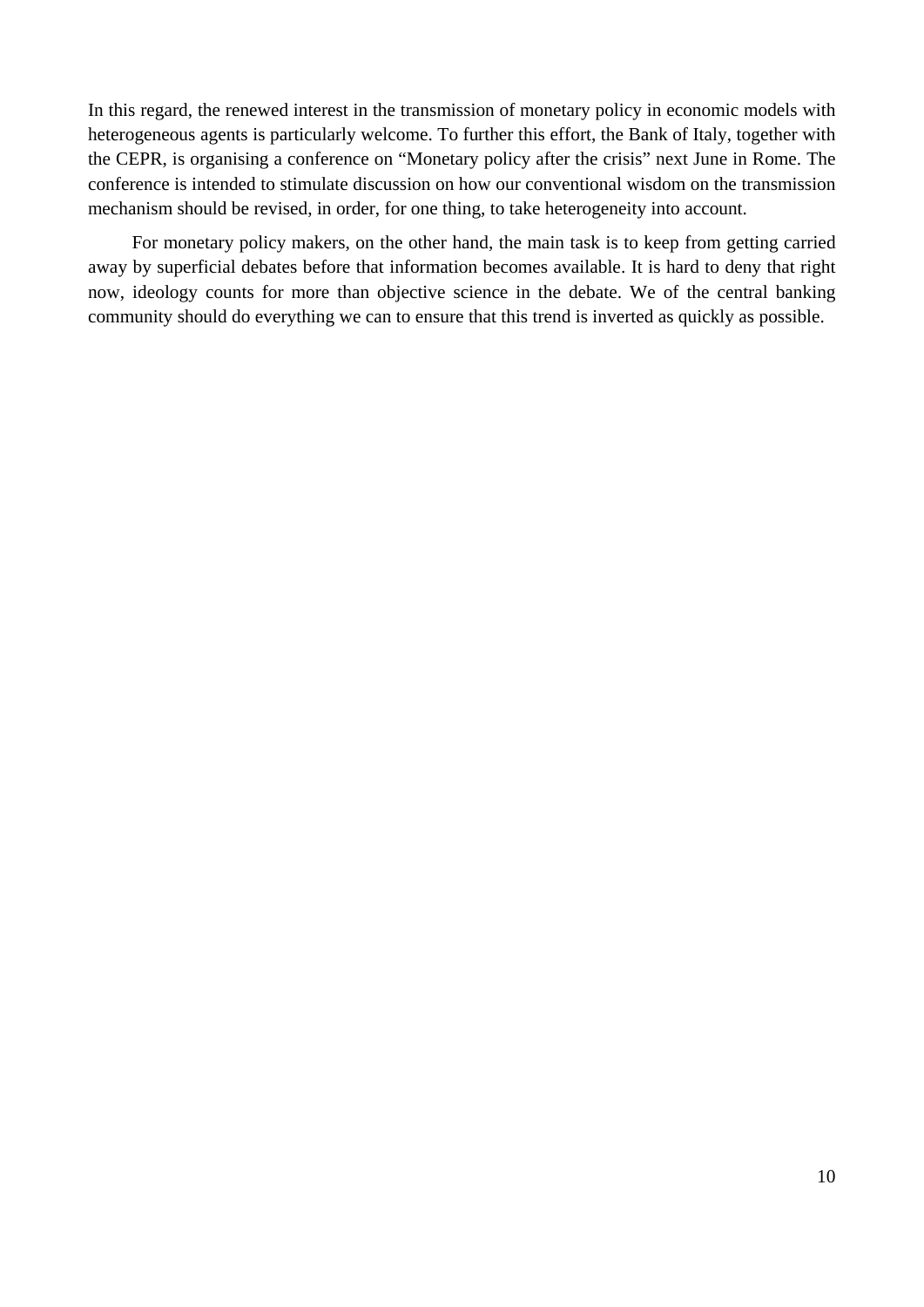## **References**

- Acemoglu D. and Robinson J.A. (2000), "Why did the West extend the franchise? Democracy, inequality, and growth in historical perspective", *The Quarterly Journal of Economics* 115(4), 1167–1199.
- Atkinson A. B., Piketty T. and Saez E. (2011). "Top incomes in the long run of history", *Journal of Economic Literature*, 49(1), 3-71.
- Bindseil U., Domnick C. and Zeuner J. (2015), "Critique of accommodating central bank policies and the "expropriation of the saver": a review", European Central Bank Occasional Paper no.161, May.
- Bruno V. and Shin H.S. (2015), "Capital flows and the risk-taking channel of monetary policy", *Journal of Monetary Economics* 71, 119-132.
- Clayes G., Darvas Z., Leandro A. and Walsh T. (2015), "The effects of ultra-loose monetary policies on inequality", Bruegel Policy Contribution no. 2, June.
- Cloyne J., Ferreira C. and Surico P. (2015), "Monetary Policy when households have debt: New evidence on the transmission mechanism", manuscript.
- Coibion O., Gorodnichenko Y., Kueng L. and Silvia J. (2012), "Innocent bystanders? Monetary policy and inequality in the U.S.", NBER Working Paper no.18170.
- ECB (2013). "HCFS Report on the results from the first wave".
- Heathcote J., Perri F. and Violante G. (2010), "Unequal we stand: An empirical analysis of economic inequality in the U.S., 1967-2006." *Review of Economic Dynamics* 13(1), 15-51.
- Holzhausen A. and Sikova S. (2015), "The impact of the low interest rate policy on private households in the Eurozone", Group Public Policy & Economic Research working paper no.176, September.
- Jordà O., Schularick M.H.P. and Taylor A.M. (2014), "Betting the house", NBER Working Paper no.20771, December.
- Kuhn M. and Rios-Rull, J.-V. (2013). "2013 Update on the U.S. earnings, income, and wealth distributional facts: A View from Macroeconomics", manuscript.
- Lakner C. and Milanovic B. (2015), "Global income distribution: from the fall of the Berlin Wall to the Great Recession", *The World Bank Economic Review*, September, 2-30.
- OECD (2015), "In it together: Why less inequality benefits all", OECD Publishing, Paris.
- Rajan R. (2010), *Fault Lines: How hidden fractures still threaten the world economy*, Princeton University Press.
- Rey H. (2013), "Dilemma not Trilemma: The global financial cycle and monetary policy independence", manuscript.
- Rigobon R. and Sack, B. (2004), "The impact of monetary policy on asset prices", *Journal of Monetary Economics* 51(8), 1553-1575.
- Sterk V. and Tenreyro S. (2014), "The transmission of monetary policy through redistributions and durable purchases", manuscript.
- Williamson S.D. (2008), "Monetary policy and inequality", *Journal of Monetary Economics,* 55, 1038- 1053.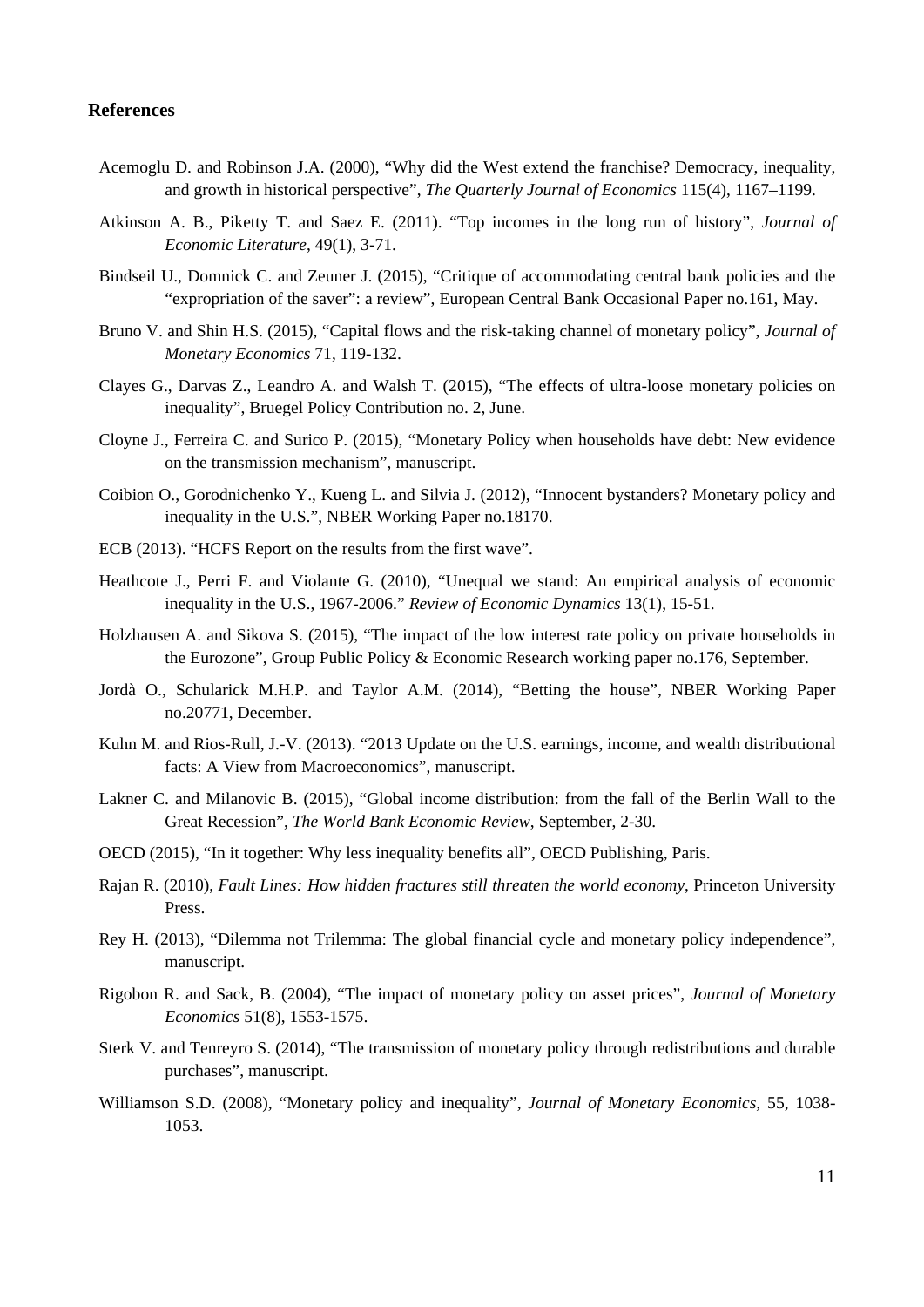

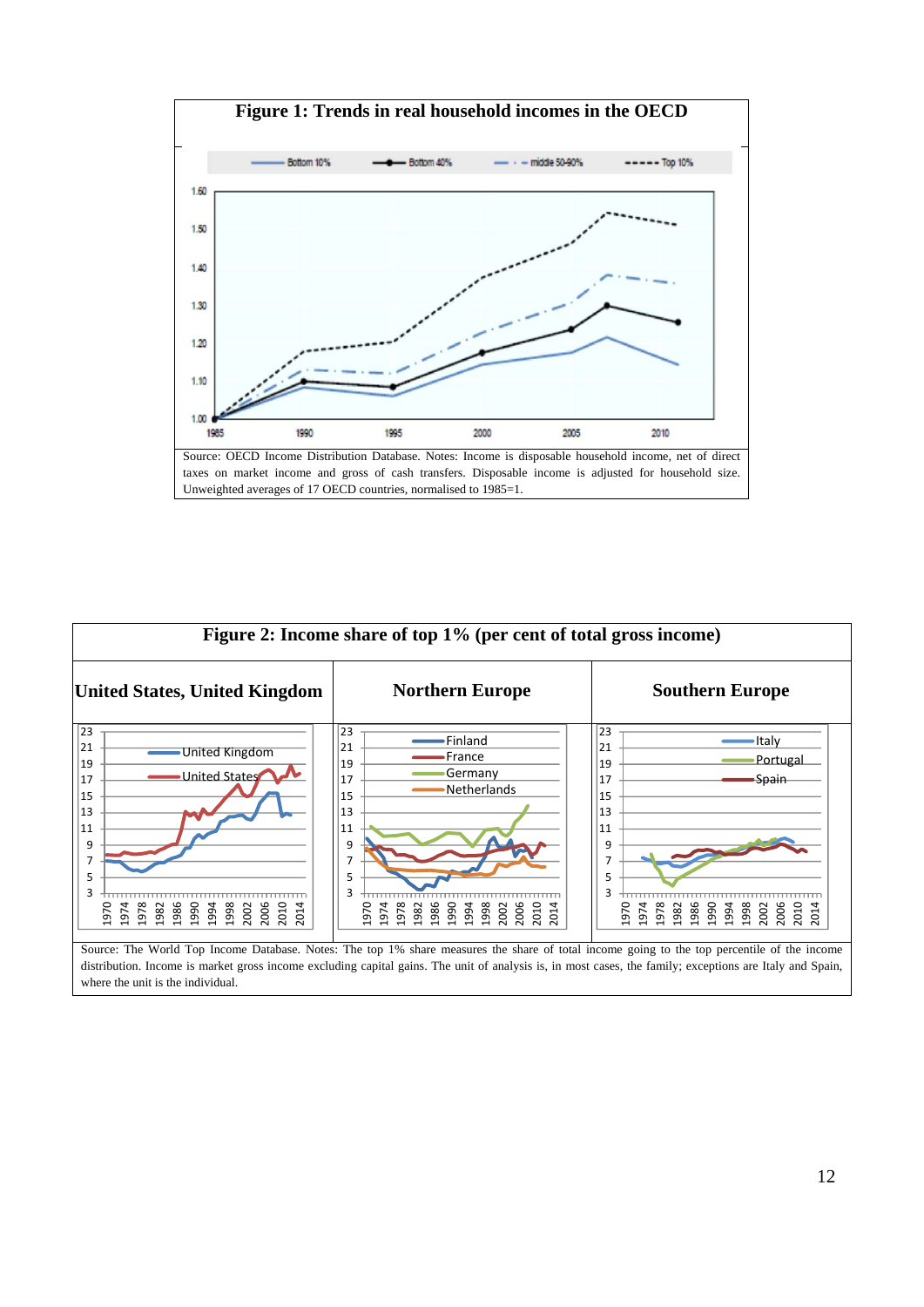

**Figure 3: Trends in overall income inequality, "within" and "between" countries** 

Source: Lakner and Milanovic (2015). Notes: inequality is measured by the mean log deviation index. Overall income inequality (right axis) is obtained as the sum of within-country inequality (left axis) and between-country inequality (right axis).

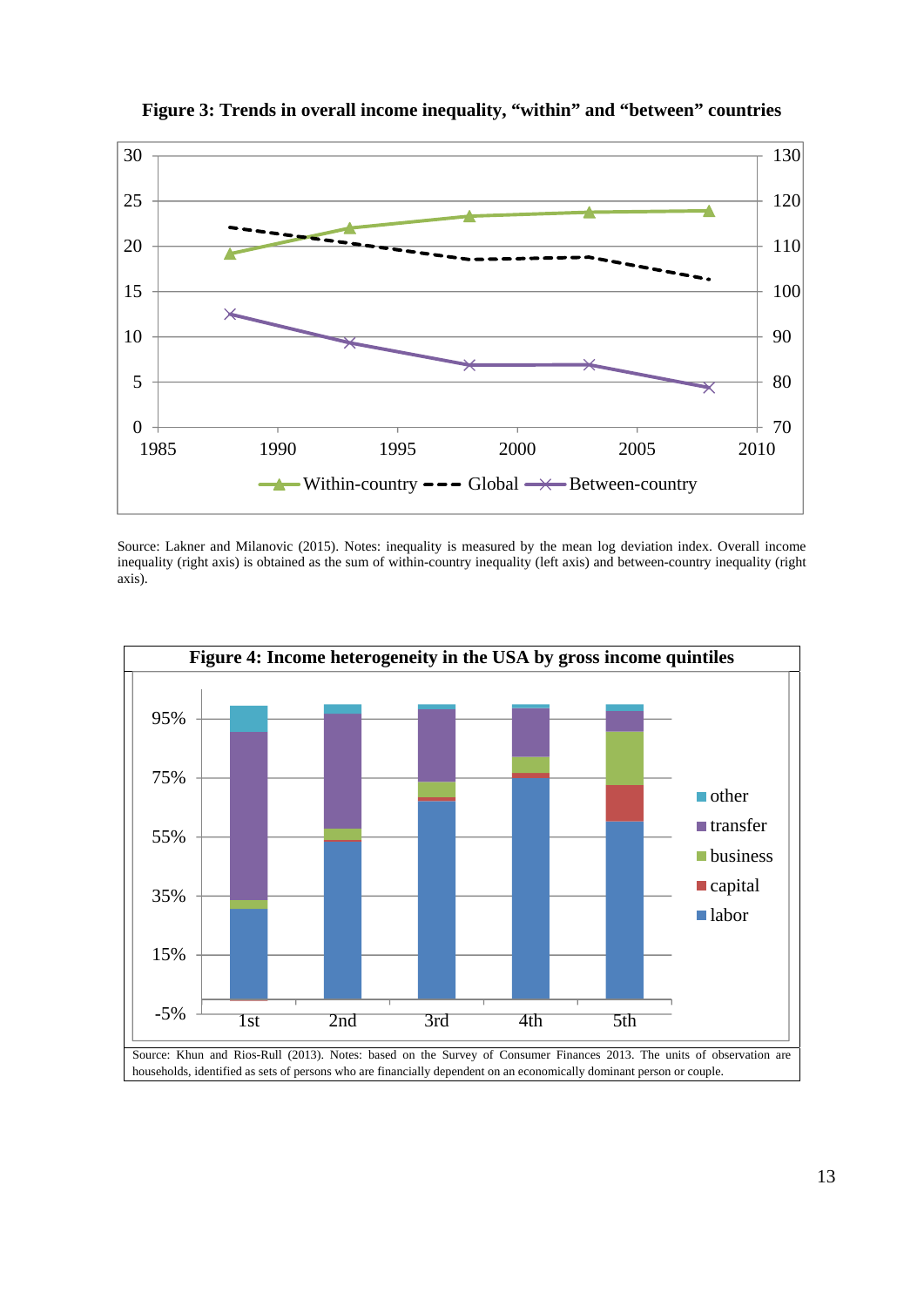**Figure 5: Distribution of debt service-to-income ratio in the euro area by gross income quintiles**



Source: Household Finance and Consumption Survey. Notes: The debt service-to-income (DS-I) ratio is the ratio of total monthly debt payments to gross monthly household income for indebted households. For each income quintile, Q1 to Q5, the vertical axis reports the fraction of households within the quintile whose DS-I ratio exceeds the value reported on the horizontal axis.



**Figure 6: Household portfolio composition (per cent of net worth)** 

Source: OECD Wealth Distribution Database.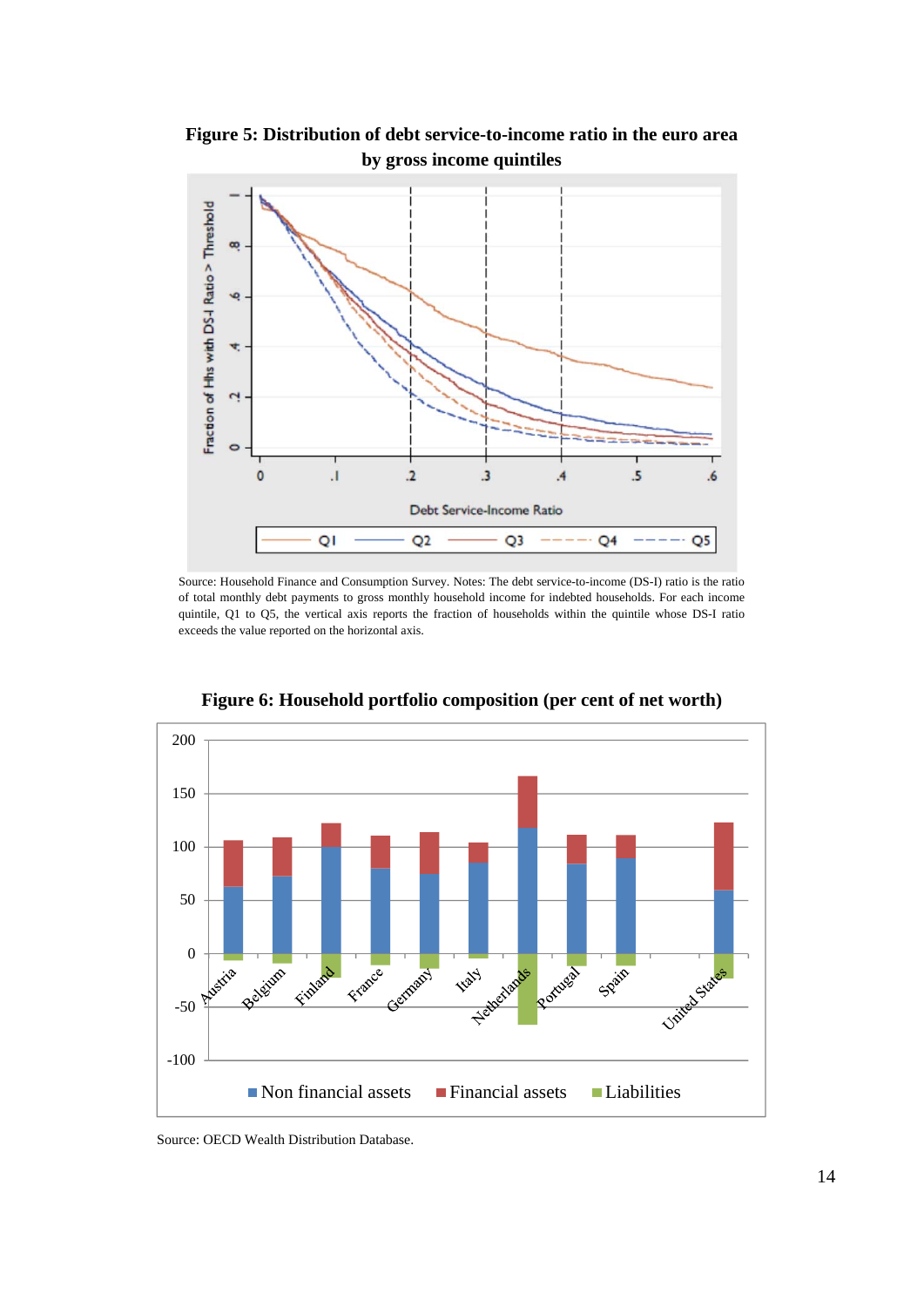



Source: OECD Wealth Distribution Database.

normalised to 100 in 2010.



**Figure 8: House price dynamics in the euro area**